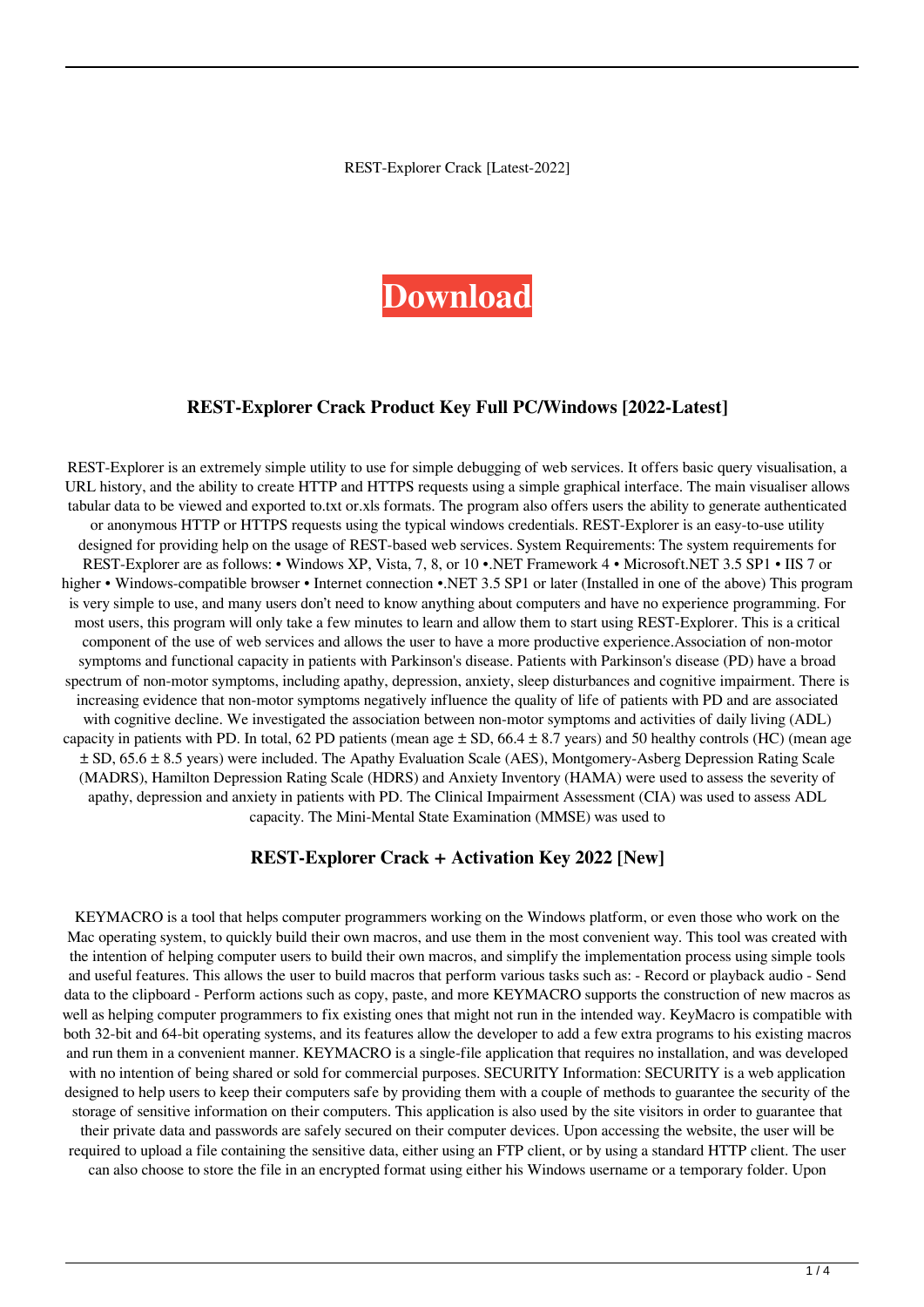uploading the file, the application will perform various actions in order to verify that the contents are correct and the data is encrypted, and upon successful verification, the user will be provided with a code that can be used to access the data stored on his computer. SECURITY only performs actions when it is sure that the file uploaded by the user is not corrupted or tampered with in any way. Here is the link to SECURITY if the file is not properly secured: WEBVIEW TECHNIQUE Description: WEBVIEW TECHNIQUE is a web-based application that allows the user to set his web browser into an interactive mode and obtain access to various tools, such as an HTTP client, a web-based map viewer 77a5ca646e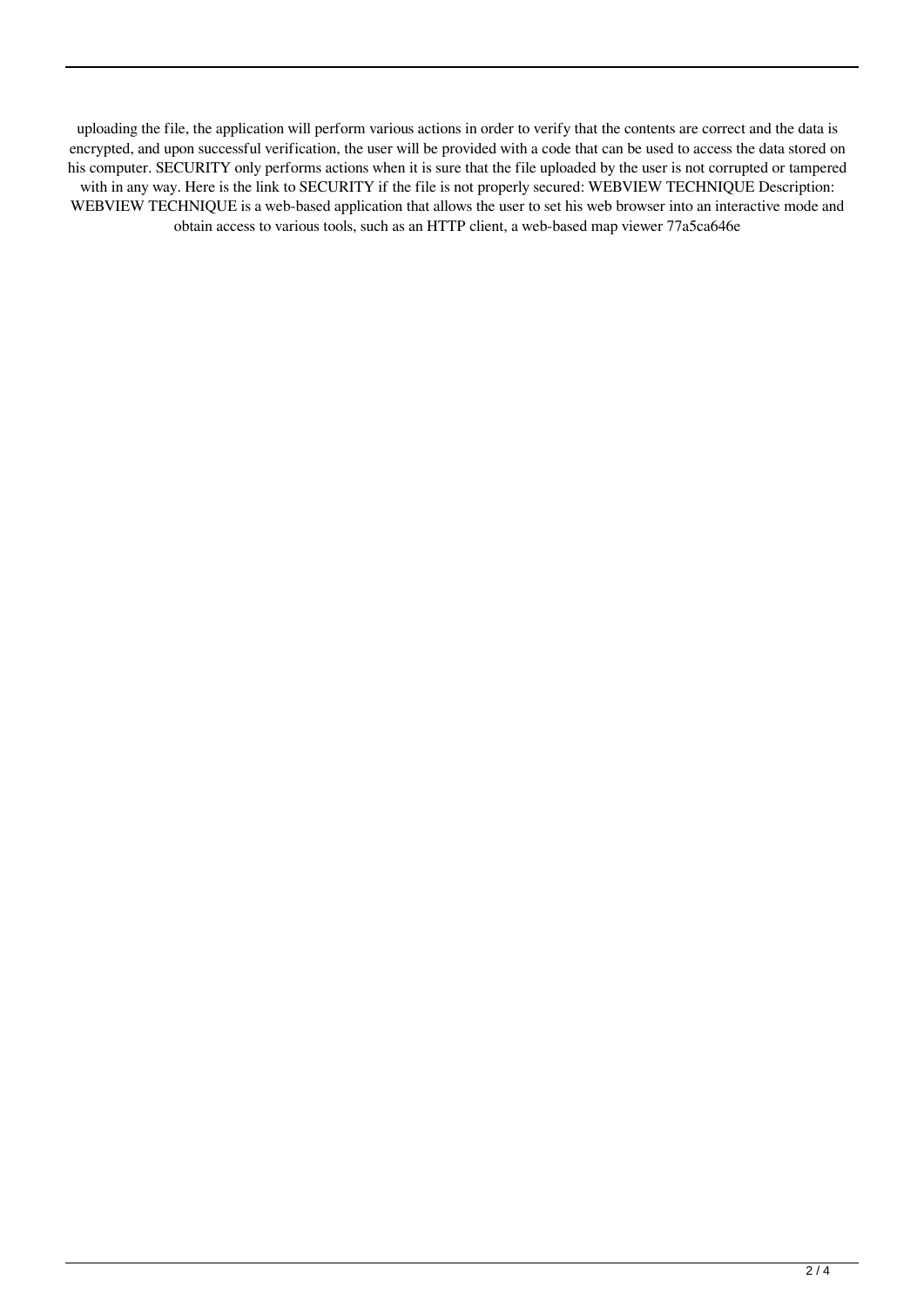## **REST-Explorer [Latest-2022]**

---------- If you have a Web service at and want to be able to query its data using REST, then simply open REST-Explorer, use the Create Request tool, and enter something like this: Notes: ------- 1. The text string within the parentheses after is exactly what you will be sending in your REST-based request. If you have a more complex URL, e.g., then you will have to either copy and paste your URL into the request's parameters section, or use the URL-shortener at which automatically generates clean URLs for you. 2. Notice how the data is sent in a JSON structure and not in XML or other web services-specific formats. 3. The JSON data in the result (if available) is formatted in a tabular manner for easier export to an Excel file. 4. The syntax highlighting feature in REST-Explorer highlights the query's various sections, thus making the output much more legible. 5. When debugging, REST-Explorer supports HTTP/1.1 session replay, which allows the user to send a GET, POST, DELETE, TRACE, or other request as if it were created with the "Save Request As" option in REST-Explorer. The server is able to replay the response, and the results are displayed as-is, without any visual processing. 6. In the visualizer, you can preview the raw data in the original response (if available) by clicking the "Preview" tab. 7. You can also view the JSON data in a tabular format, which is useful for organizing and sorting the received data. 8. Each request is recorded in the URL History, where you can refer to it by "Go back to" or "Go forward to". 9. To filter the requests, you can use the drop-down box. 10. In the main visualizer, you can manually define a file to be loaded into the query. Download: --------- License: --------- This is an opensource project

### **What's New in the REST-Explorer?**

The REST Explorer allows users to perform rest requests with a direct visual interface. It features a powerful URL history for easily tracking and reviewing all performed requests in a historical manner. Features: • performs requests using classic text strings, HTTP headers, and more • supports a wide range of methods, such as GET, POST, DELETE, TRACE, and more • syntax highlighting for JSON and XML responses • usage of three types of authentication, namely anonymous, basic, and Windows default • tabular representation of JSON data • usage of advanced search for both textual and non-textual data • integrated URL history for storing all performed requests, and retrieval using mouse clicks • features a powerful URL history, which allows users to review all performed requests • all the received response data benefits from syntax highlighting in the main visualizer • uses tabular views to display the received response data • can directly save received response data to a JSON, Excel, or CSV format using the integrated viewer • supports HTTP requests, as well as HTTPS requests via an SSL certificate if the appropriate application settings are enabled in the Options menu • supports the usage of GET, POST, and DELETE methods for both HTTP and HTTPS requests • allows the user to define and start pre-defined requests with optional parameters, and can also save the results in a JSON or CSV format • allows the user to perform HTTP POST requests to a URL that is predefined in the Options menu • supports returning a JSON response • supports a wide range of HTTP headers for a specific request, such as the User-Agent, Accept, Accept-Language, Accept-Encoding, Content-Type, and more • supports using an SSL certificate for HTTPS requests, with the possibility to import a certificate into the database • supports basic and Windows default authentication • offers several internal browser configurations to perform requests • allows the use of the built-in REST explorer as a REST client for external requests • supports URL history tracking Installation: - There are no prerequisites for the application - You can download the executable installer from this link Using REST Explorer: - In order to use the REST explorer, navigate to the folder where the executable is located, and double-click on REST Explorer.exe - An Explorer-like interface will open up, allowing you to browse to a REST service that you wish to inspect, as well as to perform requests - Once the service URL is specified, hit the Launch Request button to start sending requests to the service - You can also skip all the authentication settings and proceed directly to the URL that the REST explorer was launched from - There are also buttons to navigate through the tabs on the left hand side of the application - When a request is completed, the response data will be displayed in the main visualizer - The